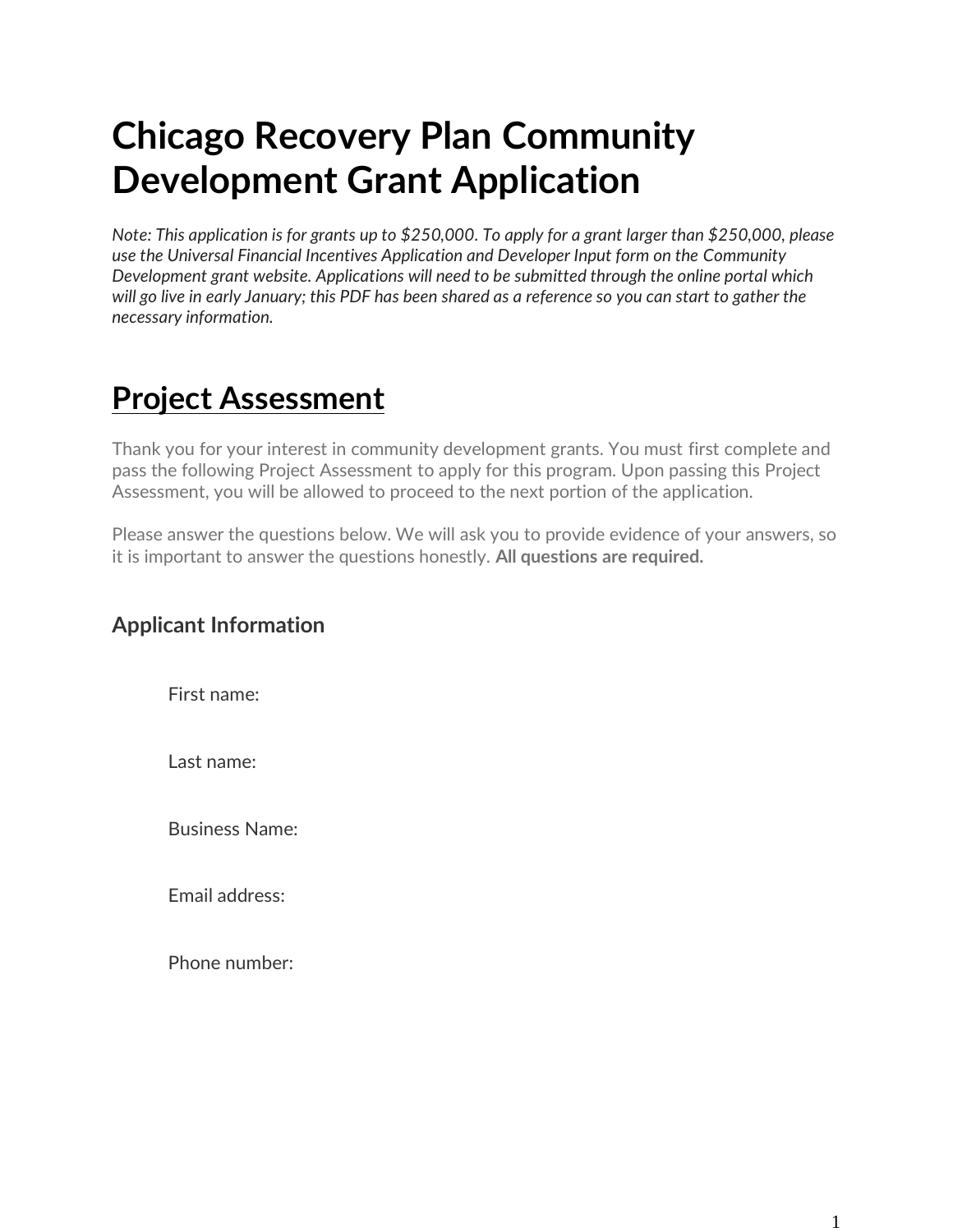# **1. Project Cost**

It is critical to understand your project costs so you can organize your finances accordingly. Do you have a total project cost?

- o Yes, I know my total project cost and I can provide it upon request.
- $\circ$  No, I do not know the total cost of my project, but I am working on it.
- o No, I do not know my project costs.

## **2. Your Investment**

Community development grants are a funding partnership, which requires the applicant to assume responsibility for the percentage of the total project cost not covered by the grant. For example, if your total project cost is \$100,000, and you qualify for a grant for 75% of your total project cost (\$75,000), you would be responsible for financing the remaining 25% of the total project cost (\$25,000). What percentage of your total project cost do you have available to invest in your project today, either through savings or available debt capital?

- o I do not yet have funding for my project.
- o 0-24 percent.
- o 25-50 percent.
- $\circ$  51-75 percent.
- o More than 75 percent.

# **3. Credit Score**

Do you know your credit score?

- o No, I don't know my credit score.
- o Yes, my credit score is under 600.
- o Yes, my credit score is between 600-700.
- o Yes, my credit score is over 700.

# **4. City Debt**

To qualify for funding from the City of Chicago, you must have been cleared of any debts owed to the City of Chicago or entered into a payment plan. Examples of debt owed include, but are not limited to, the following: water bills, parking tickets, inspection fees, and others. Which of the following best describes your situation?

- o I do not have any outstanding debts owed to the City of Chicago.
- o I do not know if I have debts owed to the City of Chicago.
- o I have some significant debts that may take some time to pay.
- o I have some debts that will require me to start payment plans.
- $\circ$  I have some debt(s), but I am able to pay them.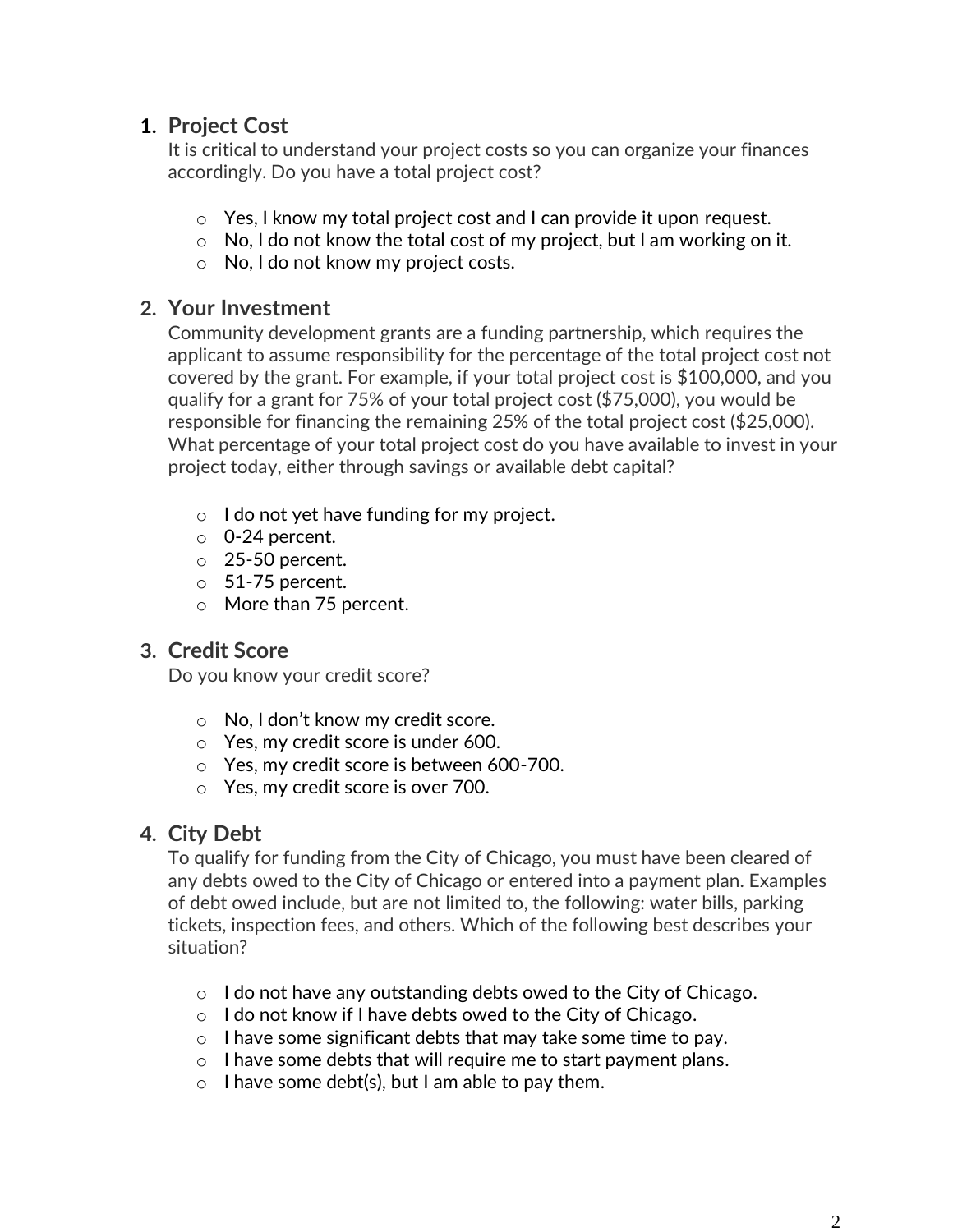# **5. Site Control**

In order to begin your project, you must have control of the property or site for which you are applying. What type of site control do you have for the property/site?

- $\circ$  I do not currently have a lease for the property, but I intend to lease it.
- $\circ$  I do not currently own the property, but I want to purchase it.
- o I have an executed Letter of Intent (LOI) to lease the property, and I can provide it upon request.
- o I have an executed lease for the property, and I can provide it upon request.
- o I have an executed Real Estate Purchase and Sale Agreement for the property, and I can provide it upon request.
- o I own the property, and I can provide the deed upon request.
- o I do not have site control.

## **6. Contractor Bids**

The costs of construction are often greater than expected, so it is important to understand the scope of your project early in the planning process. Have you spoken to a contractor or architect about your project?

- $\circ$  No, I have not contacted or spoken to any contractors or architects about my project.
- o Yes, I have spoken to a contractor and/or architect about my project.
- $\circ$  Yes, I have written bids from contractors for my project that I can provide upon request.

## **7. Construction Timeline**

Applicants should have a strong understanding of what is involved in starting a construction project (hiring an architect and contractor, applying for and receiving a permit, and securing necessary funding), and how long this takes. Applicants should be able to begin construction of their projects when they apply. Given this information, when will you be able to begin construction on your project?

- o In 3 months
- o In 6 months
- o In 9 months
- $\circ$  In 12+ months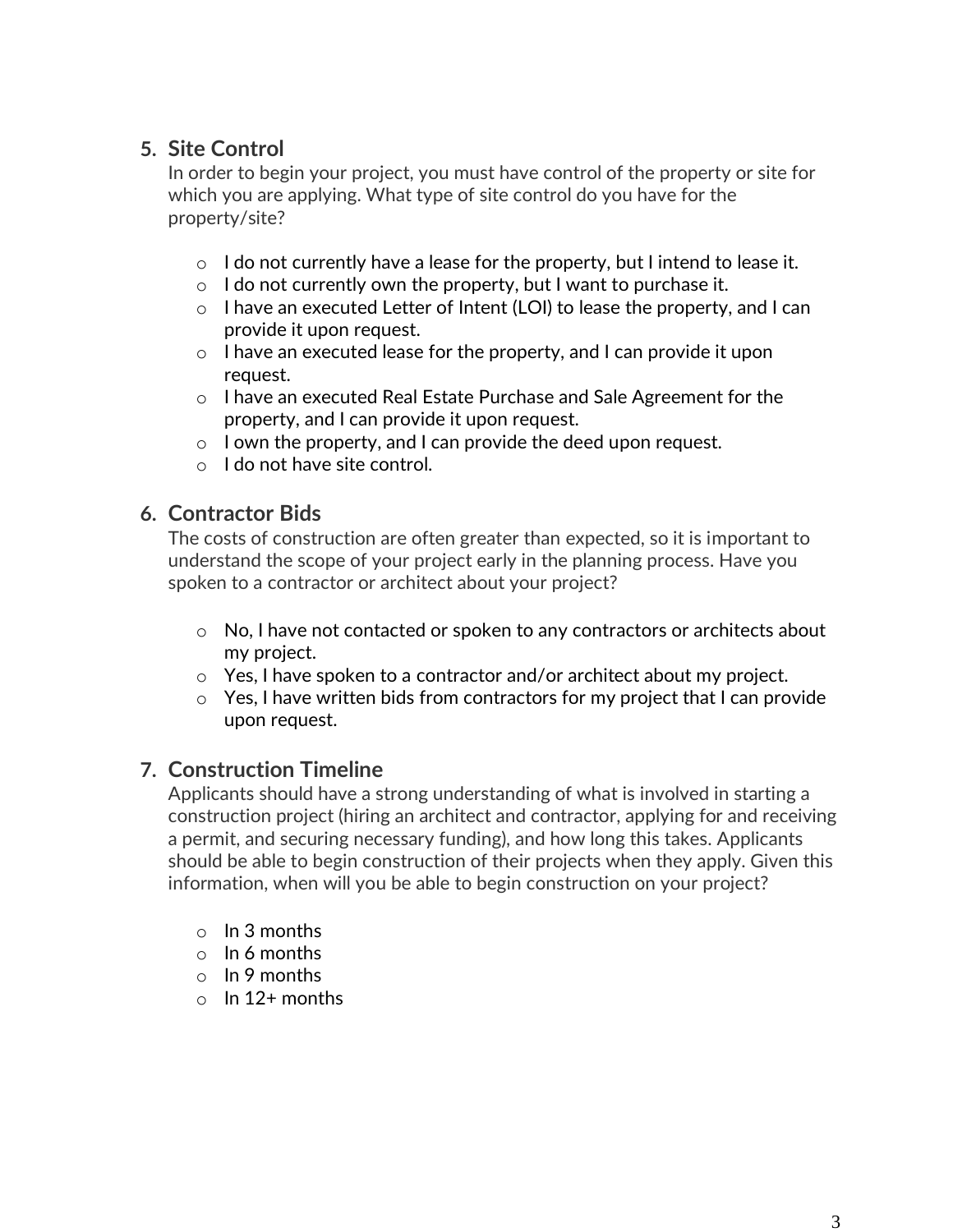# **Grant Application**

This portion of the application will be available to applicants whose answers satisfy requirements of the Project Assessment.

# **Project/Business Name:**

You may use the name you Do Business As (DBA) as your project name. In some cases, the DBA and legal business name are the same.

# **Section 1. Applicant Information**

Non-profit organizations can use their office information here. Business owners should use their home information.

- 1.1- Applicant Home Street Address:
- 1.2- Applicant Home Street Address (Unit, Apt., #):
- 1.3- Applicant Home City:
- 1.4- Applicant Home State:
- 1.5- Applicant Home Zip Code:
- 1.6- Applicant Phone Number:

#### 1.7- Submission Owner's Role in Project\*:

What is your role on the project? Are completing the application for your own business or building or are you helping a family member, friend, or colleague?

#### 1.8- What type of applicant are you?

- o I am the property owner.
- o I am the business owner.
- o I am both the business and property owner.
- o I am a non-profit organization.
- o I am a non-profit organization and property owner.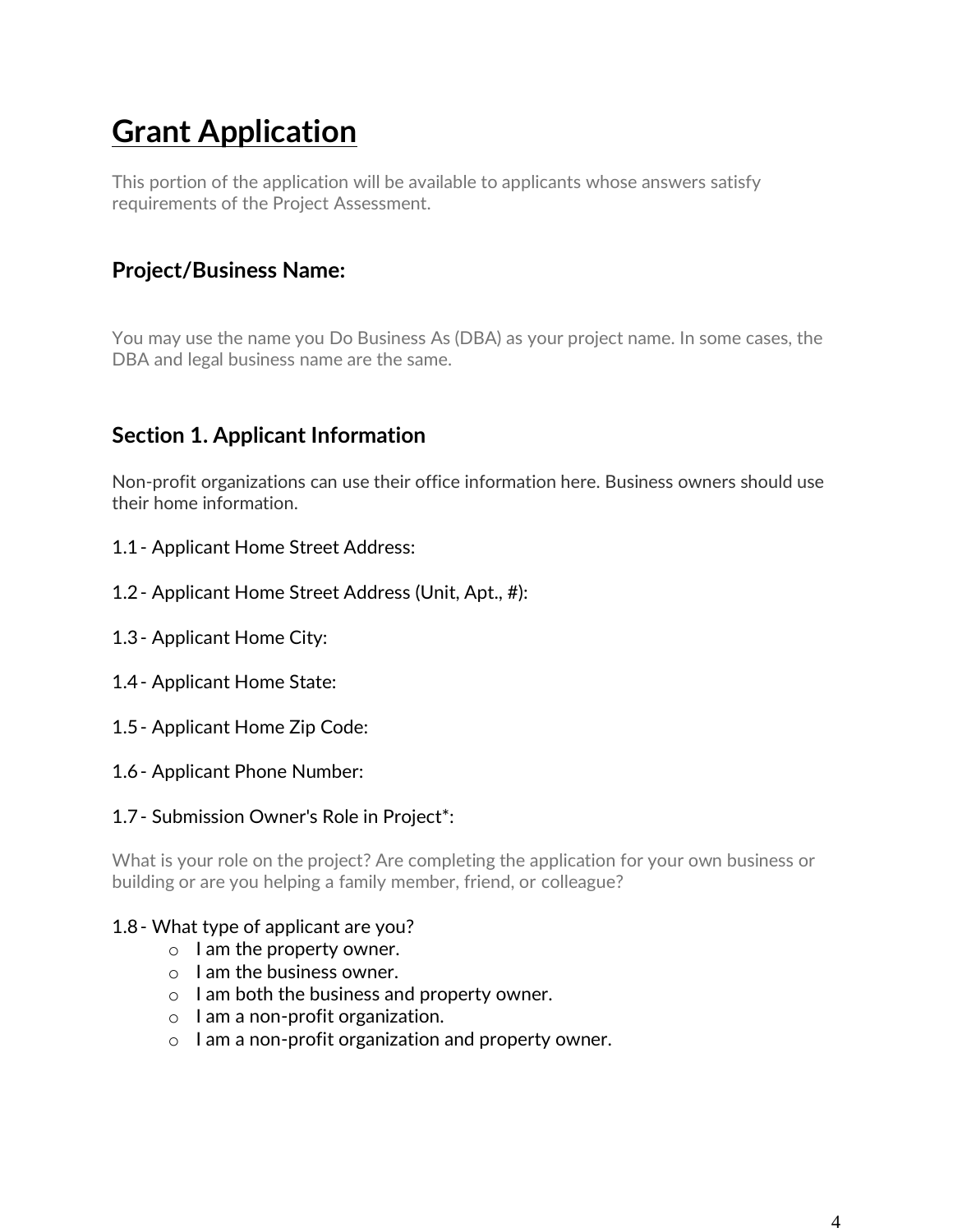# **Section 2. Project Description**

#### 2.1 - What is the core product or service you are selling or plan to sell at the project location? (free text)

Example: I will be opening a tamale shop in my neighborhood. I currently sell tamales and tacos at special events and 75% of my sales come from tamales.

#### 2.2a - How will your business or organization make money at the project site? (free text)

#### 2.2b - Why will customers choose your product or service over other competitors? (free text)

Example: My tamales are very delicious and high-quality. People travel from the suburbs to buy my tamales. I sold \$5,000 worth of tamales working out of a shared kitchen in 2020. I can sell more tamales once I have my own kitchen and storefront.

#### 2.3 - Use the section below to describe how your business will improve the block where it is located. (free text)

2.4 - Will you be creating any new jobs with your project? (select all that apply)

- o Yes, I will be creating full-time jobs (35 or more hours a week).
	- o If yes, how many full-time jobs will you be creating?
- o Yes, I will be creating part-time jobs (Less than 35 hours a week). o If yes, how many part-time jobs will you be creating?
- o Yes, I will be creating temporary jobs (Short-term worker). o If yes, how many temporary jobs will you be creating?
- o No, I will not be creating any new jobs.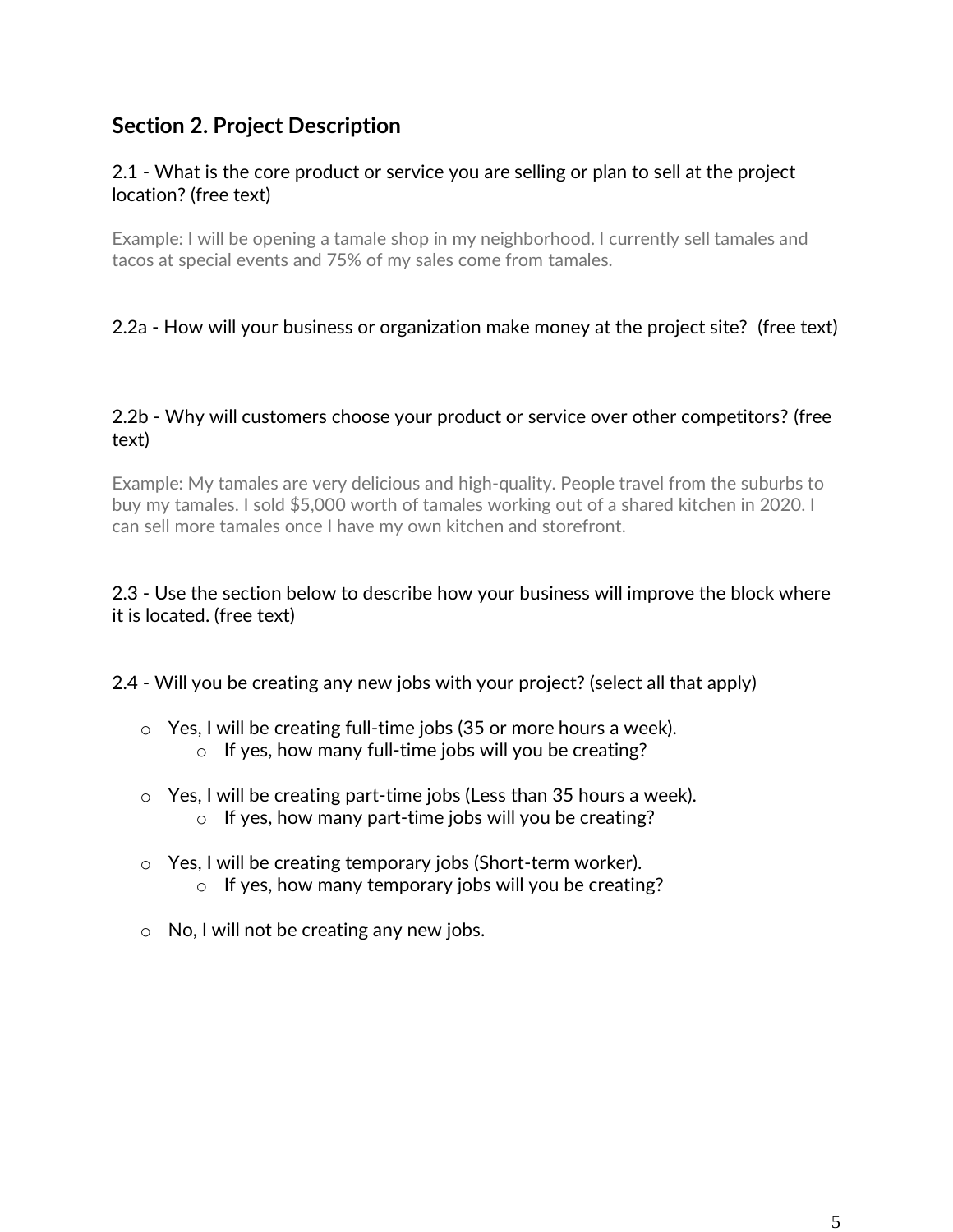2.5 - Please use the table below to list all individuals who will have a 7.5% + ownership interest in the business and their respective primary residences.

|     | <b>First Name</b> | Last Name | <b>Residential Address</b> | <b>Title/Position</b> | Ownership Percentage |
|-----|-------------------|-----------|----------------------------|-----------------------|----------------------|
| 1.  |                   |           |                            |                       |                      |
| 2.  |                   |           |                            |                       |                      |
| 3.  |                   |           |                            |                       |                      |
| 4.  |                   |           |                            |                       |                      |
| 5.  |                   |           |                            |                       |                      |
| 6.  |                   |           |                            |                       |                      |
| 7.  |                   |           |                            |                       |                      |
| 8.  |                   |           |                            |                       |                      |
| 9.  |                   |           |                            |                       |                      |
| 10. |                   |           |                            |                       |                      |

2.6 - If you have a business plan, please upload here. A resume showing prior experience may also be uploaded.

# **Section 3. Project Site Information**

Applicants from all areas of Chicago are eligible to apply. Priority will be given for projects in areas that have experienced historic disinvestment as well as projects that build upon existing efforts, such as Mayor Lightfoot's [INVEST South/West](https://www.chicago.gov/city/en/sites/invest_sw/home.html) initiative and community safety initiatives.

Please note that each application is specific to the address provided. If at any point site control is lost, the grant will be withdrawn and applicants must re-apply with the new address.

3.1 - Project Site Address: Address cannot be a P.O. Box.

3.2 - Project Site Address (Unit, Apt., #) Address cannot be a P.O. Box.

3.3 - Project City:

3.4 - Project State: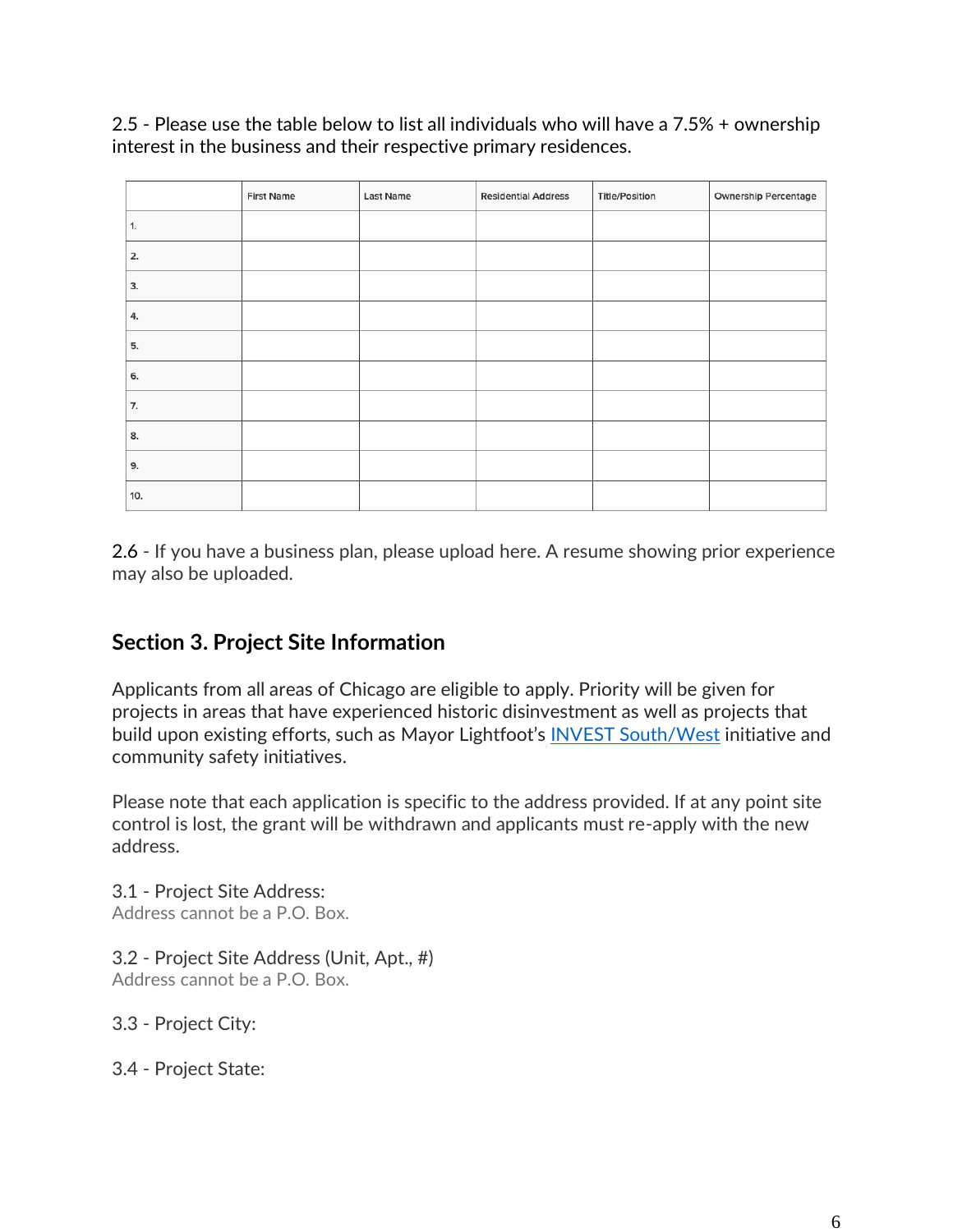#### 3.5 - Project Zip Code:

#### 3.6 - What is your preferred mailing address?

- o I prefer receiving mail at the applicant address.
- o I prefer receiving mail at the project site address.

#### 3.7 - What is the approximate square footage of the project site?

3.8 - Do you currently own the property/project site?

o Yes o No

Having site control is not mandatory, but applicants demonstrating that they have it, or are making a concerted effort to obtain it, will be considered stronger.

You will be asked to provide documentation supporting your selection.

#### If you **currently own the site**:

3.8a - Who will be the business owner/operator once the project is complete?

- $\blacksquare$  I will
- A lessee or tenant

3.8b - Please upload your deed to the property, if available.

If you **own the site and plan to be the business operator**:

3.8c – Please provide the Legal Entity and DBA (doing business as) names for the business.

#### If you **plan to bring in a lessee or tenant**:

3.8d – Please upload the tenants' executed Letter of Intent (LOI) or Lease, if available.

A Letter of Intent (LOI) is a preliminary agreement that is negotiated between a tenant and landlord or buyer and seller. The LOI or Letter of Intent states the basics terms of the lease.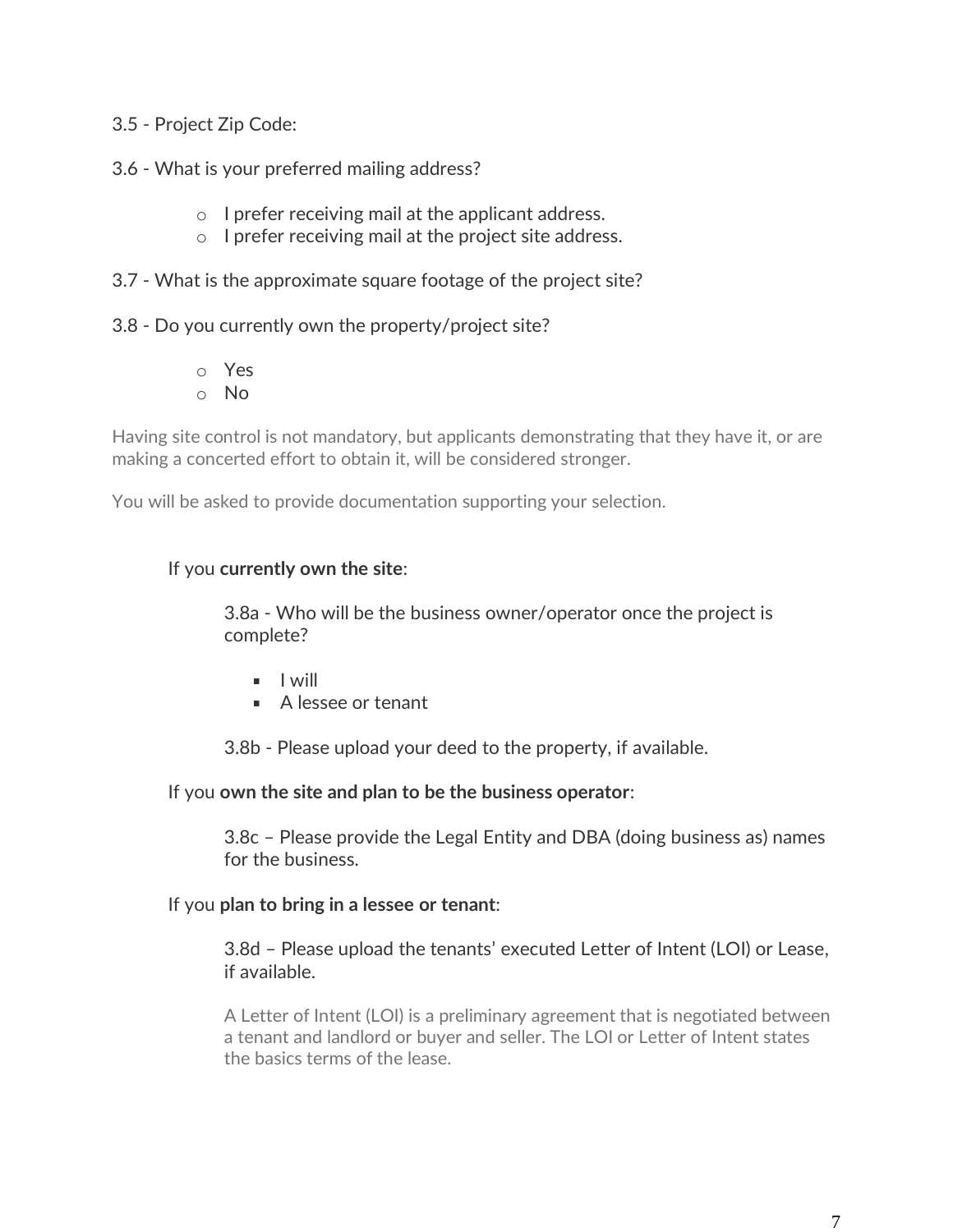If you **do not own the site**:

3.8e – Are you an existing tenant (lessee) at the property/project site?

- Yes
- $\blacksquare$  No

If you are **an existing tenant at the site**:

3.8f – Please upload your current lease for the property/project site.

If you are **not an existing tenant at the site**:

3.8g - How are you securing site control for the project?

- I will be leasing the space from the landlord.
	- Please upload an executed LOI or lease for the project site.
	- **Please provide writer confirmation from landlord authorizing** the proposed construction work.

A Letter of Intent (LOI) is a preliminary agreement that is negotiated between a tenant and landlord or buyer and seller. The LOI or Letter of Intent states the basics terms of the lease.

- $\blacksquare$  I will be purchasing the property.
	- Please upload an executed LOI or lease for the project site.

A Letter of Intent (LOI) is a preliminary agreement that is negotiated between a tenant and landlord or buyer and seller. The LOI or Letter of Intent states the basics terms of the lease.

I am not sure.

3.9 – Please provide a Building or Site Photo.

3.10 - What is the current status of the property/project site?

- o In-use
- o Vacant
- o Other, please explain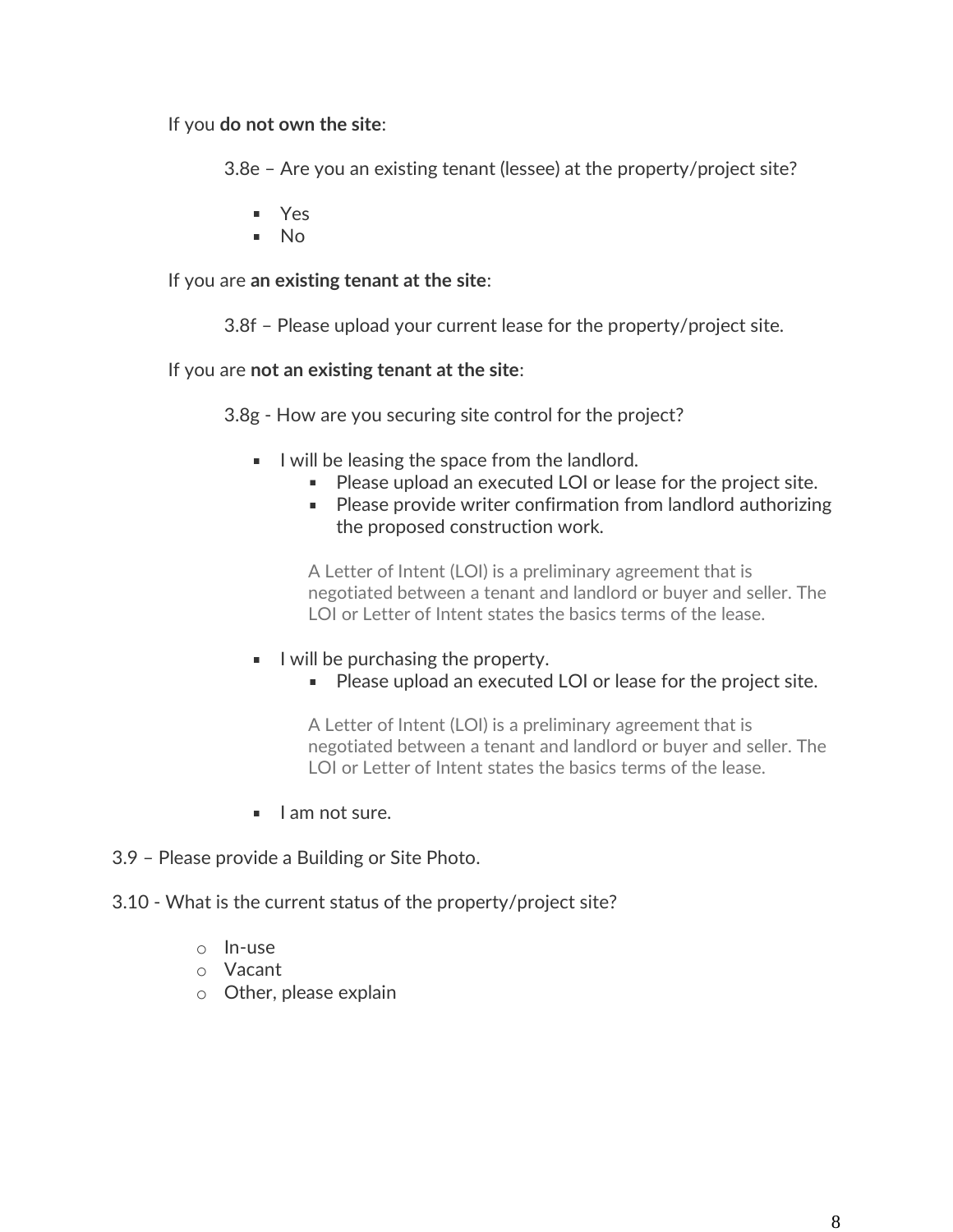3.10a – If property/project site is in-use, what is the current use of the property/project site?

3.10b – If property/project site is vacant, approximately how long has this site been vacant?

- o Less than 6 months
- $\circ$  6 months 1 year
- $\circ$  1 5 years
- o 5 or more years

## 3.11 - Are there delinquent property taxes for this property/project site?

You can look up the status of property taxes here: https://www.cookcountypropertyinfo.com Note: You may need the PIN for your site in order to look up property taxes.

It is recommended that applicants resolve any delinquent property taxes before applying for this Program.

3.12 Are you aware of any significant physical and/or financial issues with the project site?

- o Yes, I am aware of significant physical issues with the property.
	- o Please describe the issues:
- o No, I am not aware of any significant physical issues.

Examples of significant physical issues with the project site would be fire damage, a collapsed roof, court-ordered building code violations or environmental remediation. Examples of significant financial issues with the property would be unpaid property taxes, mechanic liens or City inspection fees.

# **Section 4. Business/Organization Information**

## 4.1 - What is the legal name of your business/organization?

In some cases, the DBA and legal business name are different. The legal name may also be the same as the name you DBA.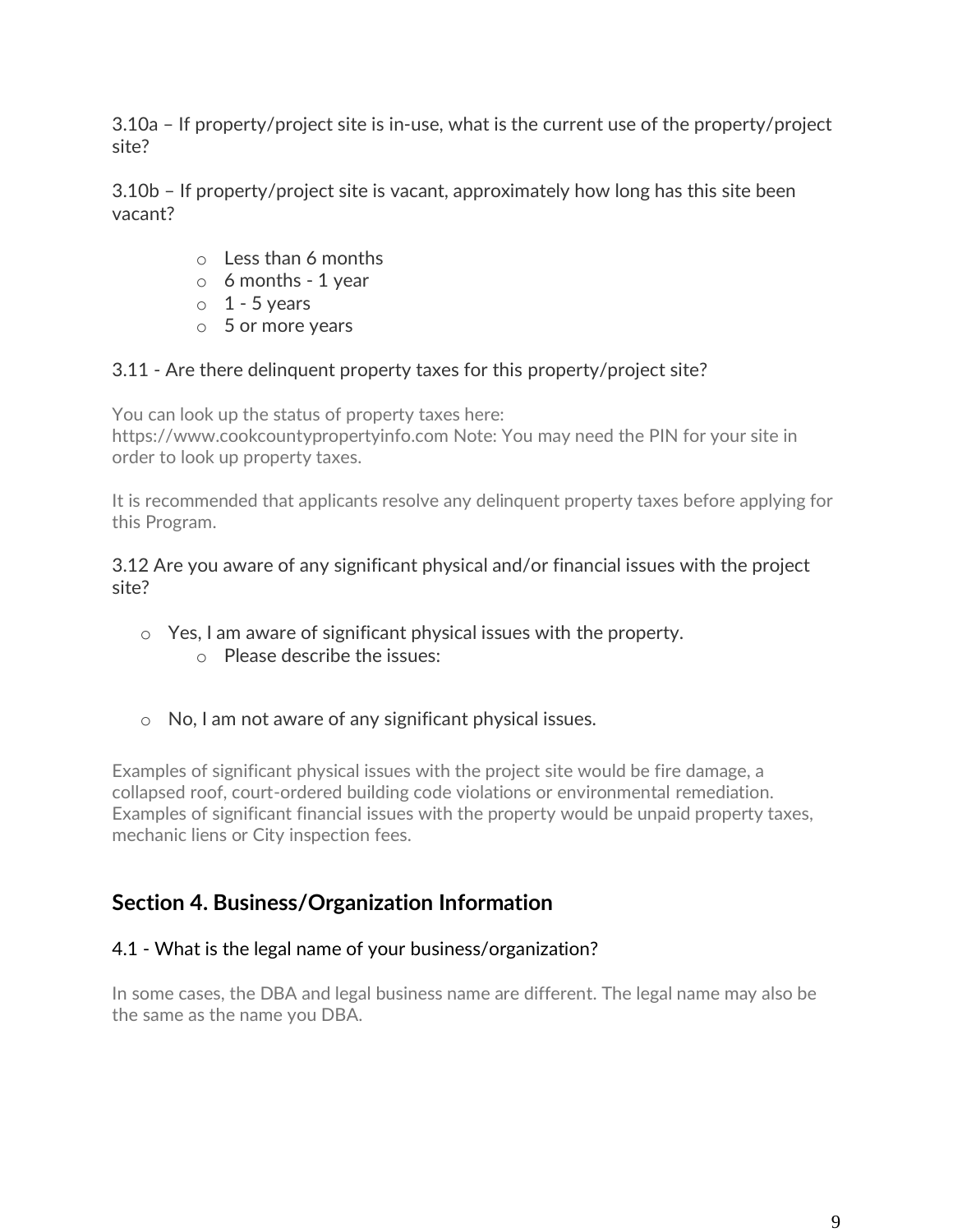4.2 - What type of service is your business/organization currently offering, or plans to offer?

- o Construction
- o Wholesale
- o Retail
- o Transportation and Warehousing
- o Information and Media
- o Finance and Insurance
- o Real Estate and Rental and Leasing
- o Professional, Scientific, and Technical Services
- o Waste Management and Remediation Services
- o Educational Services
- o Health Care and Social Assistance
- o Arts, Entertainment, and Recreation
- o Accommodation and Food Services
- o Public Administration
- o Manufacturing/Industrial
- o Place of Worship
- o Multi-use, including some residential
- o Other Services

Social services (such as a daycare), fully residential and workforce programs are ineligible uses. Projects associated with places of worship are only eligible if the primary use is commercial, and it is available to the public.

#### 4.3 - What is your Business Ownership Structure?

- o Corporation
- o Limited Liability Corporation (LLC)
- o General Partnership
- o Limited Partnership
- o Non-profit organization
- o Sole proprietor/Individual

#### 4.4 - Upload your articles of incorporation/organization or partnership/agreement certificate.

Acceptable documents include: Articles of Organization, Articles of Incorporation, Certificate of Limited Partnership, Limited Partnership Agreement, Certificate of Limited Liability Partnership, or Limited Liability Partnership Agreement. Non-profits can upload their incorporation documents.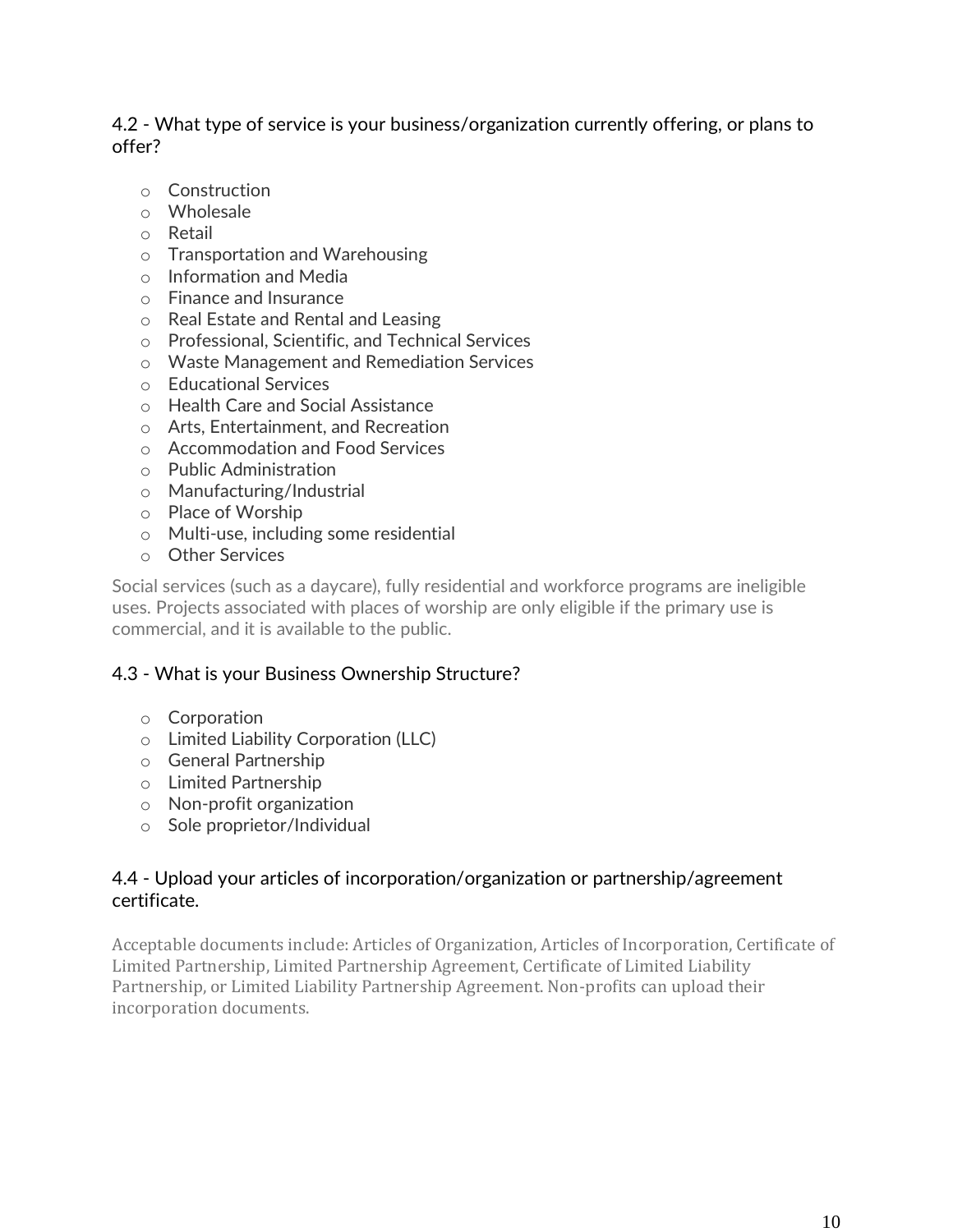- 4.5 Does your business or organization have sales or revenue?
	- o No, my business or organization does not have revenue.
	- $\circ$  Yes my business has revenue but I can't provide last year's tax return.
	- o Yes, my business or organization has revenue and I can provide last year's tax return.
		- $\circ$  Please upload last year's tax return for your business or organization.
- 4.6 What is your City of Chicago Business License Number, if applicable?
- 4.7 Which of the following describes the project/business location?
	- o This is the first, physical (brick and mortar) location of this business.
	- o This is a remodel of an existing location for this business.
	- o This is a new location of this business.
	- o This is an expansion (additional location) of this business.

4.8 - If you have a website for your business or organization, please enter it here.

## **Section 5. Project Budget and Finances**

The community development grant can cover up to 75% of eligible project costs for renovations to an existing building or for new construction. The remaining project costs will need to be covered by the applicant through other sources of funding.

## 5.1 - Project Costs

Use this table to itemize and outline general costs (not exhaustive) you anticipate for your project. Itemize your costs according to the following categories:

Hard Costs: costs associated with renovations or new construction (e.g. mechanical systems, electrical and plumbing work and roofing).

Soft Costs: costs associated with project planning services (e.g. architectural and engineering services).

Acquisition Costs: costs associated with purchasing the project property.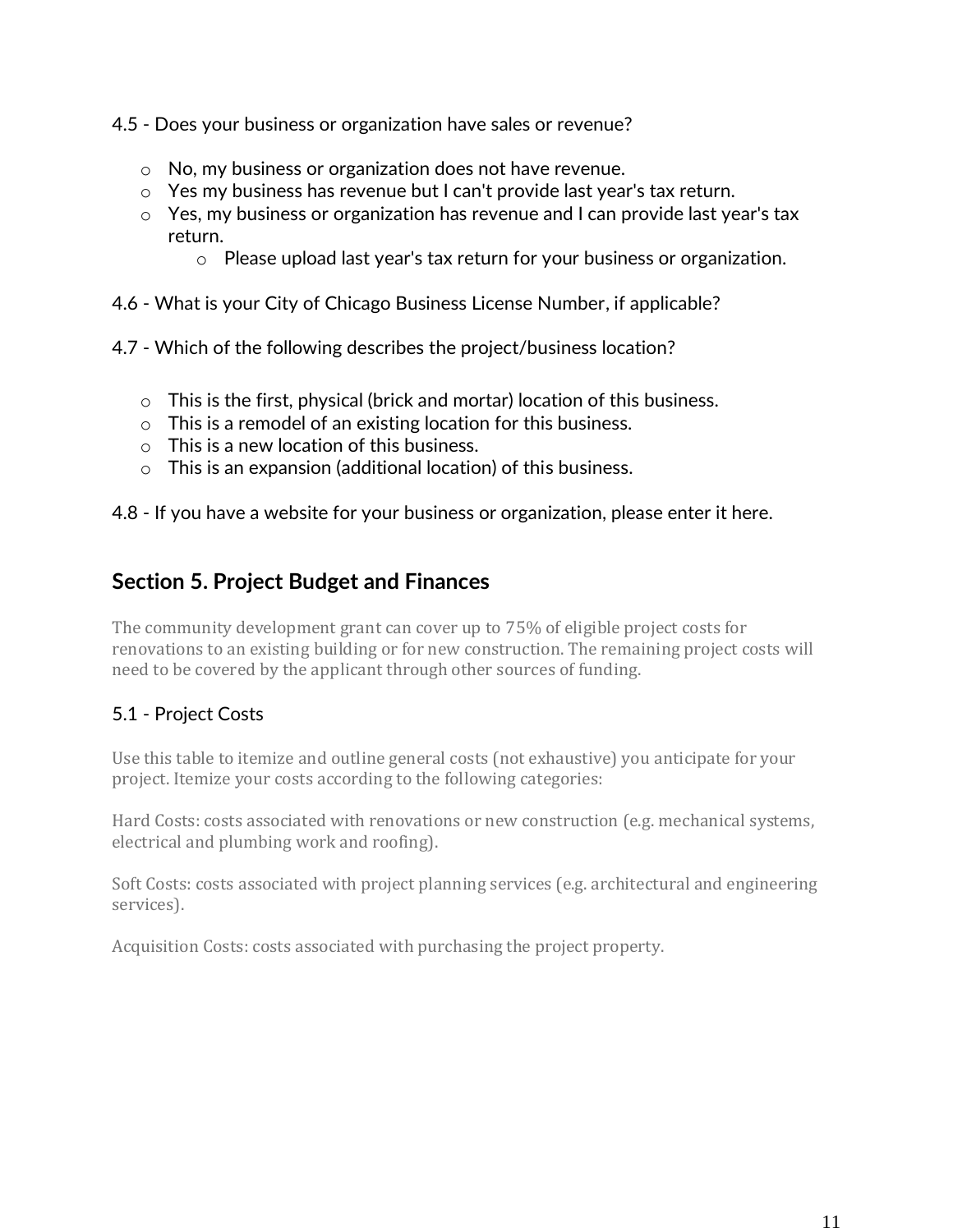| <b>Cost category</b>               | <b>Dollar amount</b> | <b>Additional Notes</b> | Supported with contractor bid<br>(Yes/No) |
|------------------------------------|----------------------|-------------------------|-------------------------------------------|
| Design/Architecture<br>fees        |                      |                         |                                           |
| Permitting fees                    |                      |                         |                                           |
| Demolition/Site                    |                      |                         |                                           |
| Preparation                        |                      |                         |                                           |
| Roofing                            |                      |                         |                                           |
| <b>Walls</b>                       |                      |                         |                                           |
| Floors                             |                      |                         |                                           |
| Windows                            |                      |                         |                                           |
| Doors                              |                      |                         |                                           |
| Masonry                            |                      |                         |                                           |
| Plumbing                           |                      |                         |                                           |
| HVAC/Mechanical                    |                      |                         |                                           |
| Electrical                         |                      |                         |                                           |
| Carpentry                          |                      |                         |                                           |
| <b>Building security</b>           |                      |                         |                                           |
| system                             |                      |                         |                                           |
| Outdoor                            |                      |                         |                                           |
| landscaping/signage                |                      |                         |                                           |
| Finishes and<br>fixtures           |                      |                         |                                           |
| Other construction                 |                      |                         |                                           |
| costs (please                      |                      |                         |                                           |
| describe in                        |                      |                         |                                           |
| additional notes)                  |                      |                         |                                           |
| <b>Total construction</b><br>costs |                      |                         | n/a                                       |
| Furniture and                      |                      |                         |                                           |
| Equipment                          |                      |                         |                                           |
| Other non-                         |                      |                         |                                           |
| construction costs                 |                      |                         |                                           |
| (please describe in                |                      |                         |                                           |
| additional notes)                  |                      |                         |                                           |
| Total non-                         |                      |                         | n/a                                       |
| construction costs                 |                      |                         |                                           |
| Project Contingency<br>(10%)       |                      |                         | n/a                                       |
| Property                           |                      |                         | n/a                                       |
| <b>Acquisition Cost</b>            |                      |                         |                                           |
| <b>Total Project</b>               |                      |                         |                                           |
| <b>Costs</b>                       |                      |                         |                                           |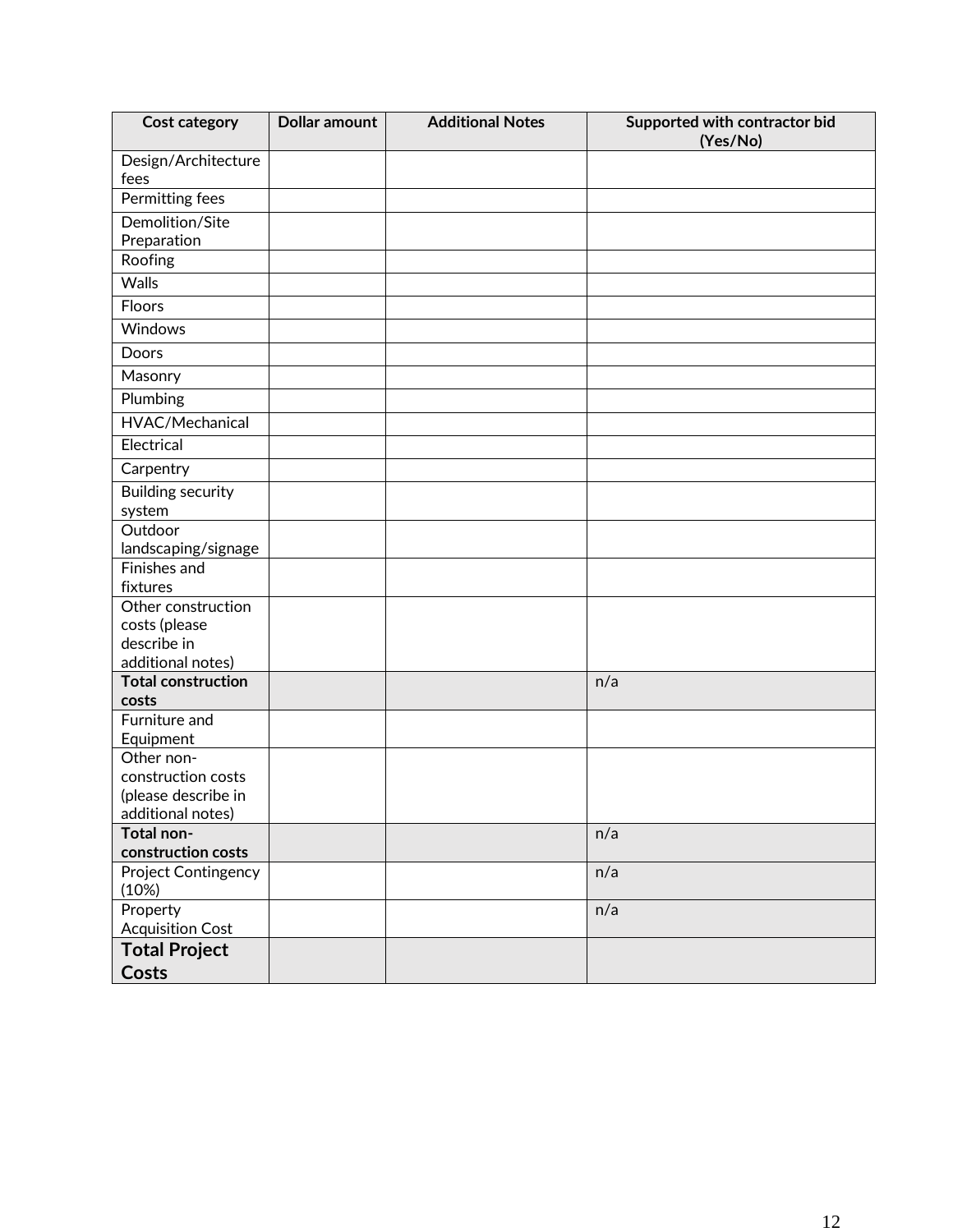## 5.2 - Total Project Expenses:

Note: This number must match the Total at the bottom of your Expenses table in question 5.1

## 5.3 – Project Financing:

|                                                |               |                        | ×.                                |
|------------------------------------------------|---------------|------------------------|-----------------------------------|
| <b>Funding Type</b>                            | Dollar amount | Addtl Notes (optional) | Are funds secured or anticipated? |
| <b>Business Checking/Savings:</b>              |               |                        |                                   |
| <b>Personal Checking/Savings:</b>              |               |                        |                                   |
| <b>Loans from Financial Insitutions:</b>       |               |                        |                                   |
| Loans from Individuals:                        |               |                        |                                   |
| Securities (Stocks and Bonds):                 |               |                        |                                   |
| <b>Gifts from Private Individuals:</b>         |               |                        |                                   |
| Gifts/Grants from Institutions outside of NOF: |               |                        |                                   |
| Crowd-Funding:                                 |               |                        |                                   |
| <b>Other Funding Sources:</b>                  |               |                        |                                   |
| Total:                                         | 0             |                        |                                   |

## 5.4 – Total Project Financing:

Note: This number must match the Total at the bottom of your Financing table in question 5.3

#### 5.5 - Upload the supporting documents for the source(s) of financing shown in questions 5.3 and 5.4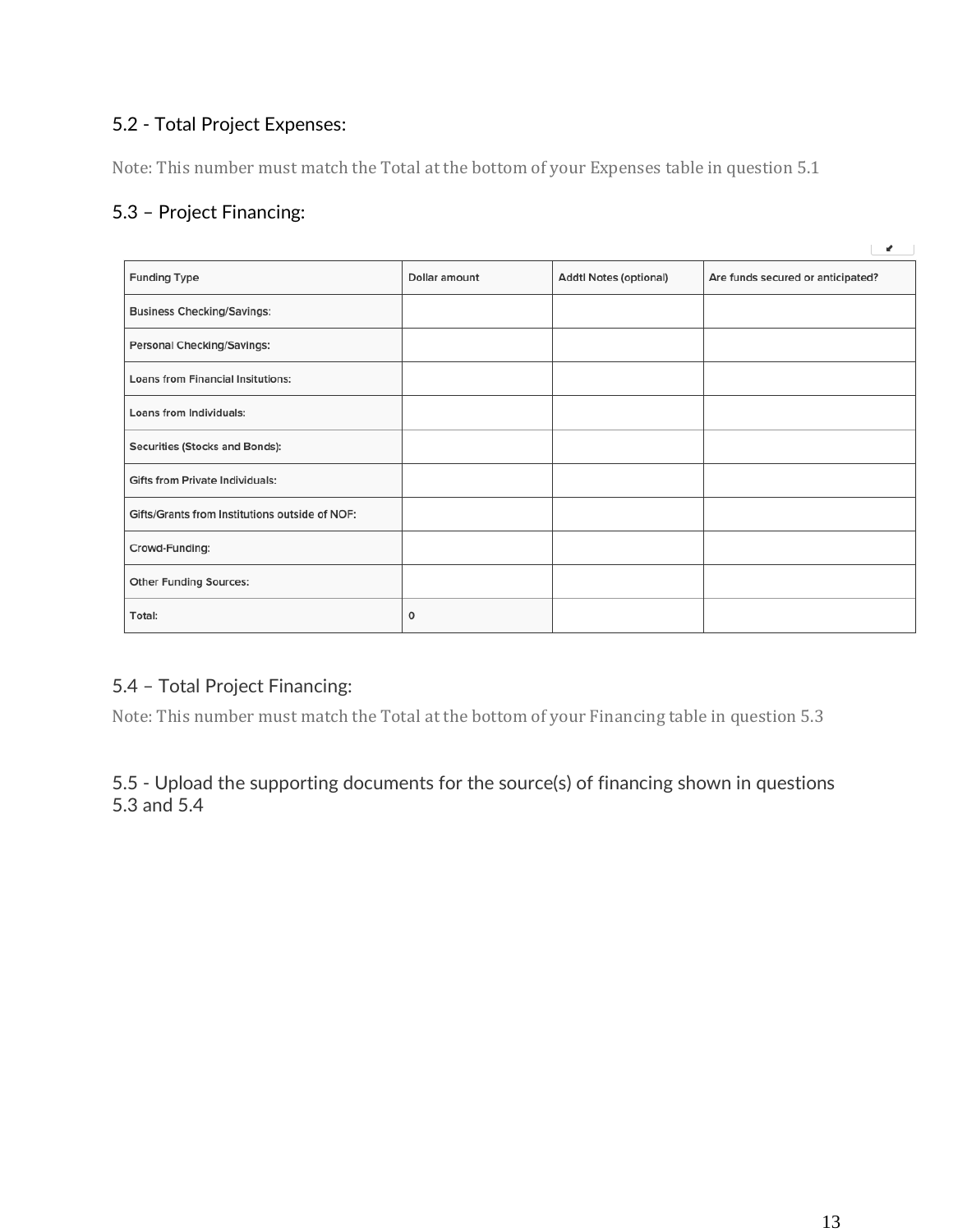#### 5.6 – Have you applied for or received grant funds from the City of Chicago in the last 3 years?

Examples of City of Chicago grants include the Small Business Improvement Fund (SBIF), Neighborhood Opportunity Fund (NOF), and Tax Increment Financing (TIF) grants. You do not need to report city contracts here.

- o Yes
	- o Which program did you apply to?
	- o What is the status of your application?
		- **Project is completed**
		- **Project is in progress**
		- I applied and my application is being processed
		- I applied and did not receive funds
		- **Demon** Other
- o No

## **Section 6. Project Implementation Plan**

#### 6.1 - Please describe the construction work you are planning to do.

#### **Example 1:**

We are planning a demolition of the space and lot of interior work including rough framing, exterior doors, alarm system, new HVAC system, rough plumbing, rough electrical, new insulation, drywall repair and taping. In addition to this, we will add new interior doors, a concrete floor, a newly built out kitchen, and café bar. We are working with an interior designer to create an eco-friendly and modern space.

#### **Example 2:**

This will be a comprehensive three-phase buildout, described in detail below: Phase I: Site preparation will commence the first week, followed by demolition. The excavation and pouring of the footing will take place next. Three weeks will be allowed for this to fully cure and stabilize, while the rough plumbing work is underway.

Phase 2: The foundation will then be constructed, with the slab and repair/reinforcing taking place. Exterior walls will be constructed. Roof framing will commence, overlapping with HVAC and electrical work. Brick veneer, interior partitions, built-up roofing, windows/doors, and ceiling systems will also be completed.

Phase 3: The windows, doors, and plumbing will continue as the roof is built up. This will overlap several tasks, including the built-ins and walk-in coolers. The kitchen equipment and front of house (FOH) equipment installation will be among the final tasks to complete, along with all the building finishes.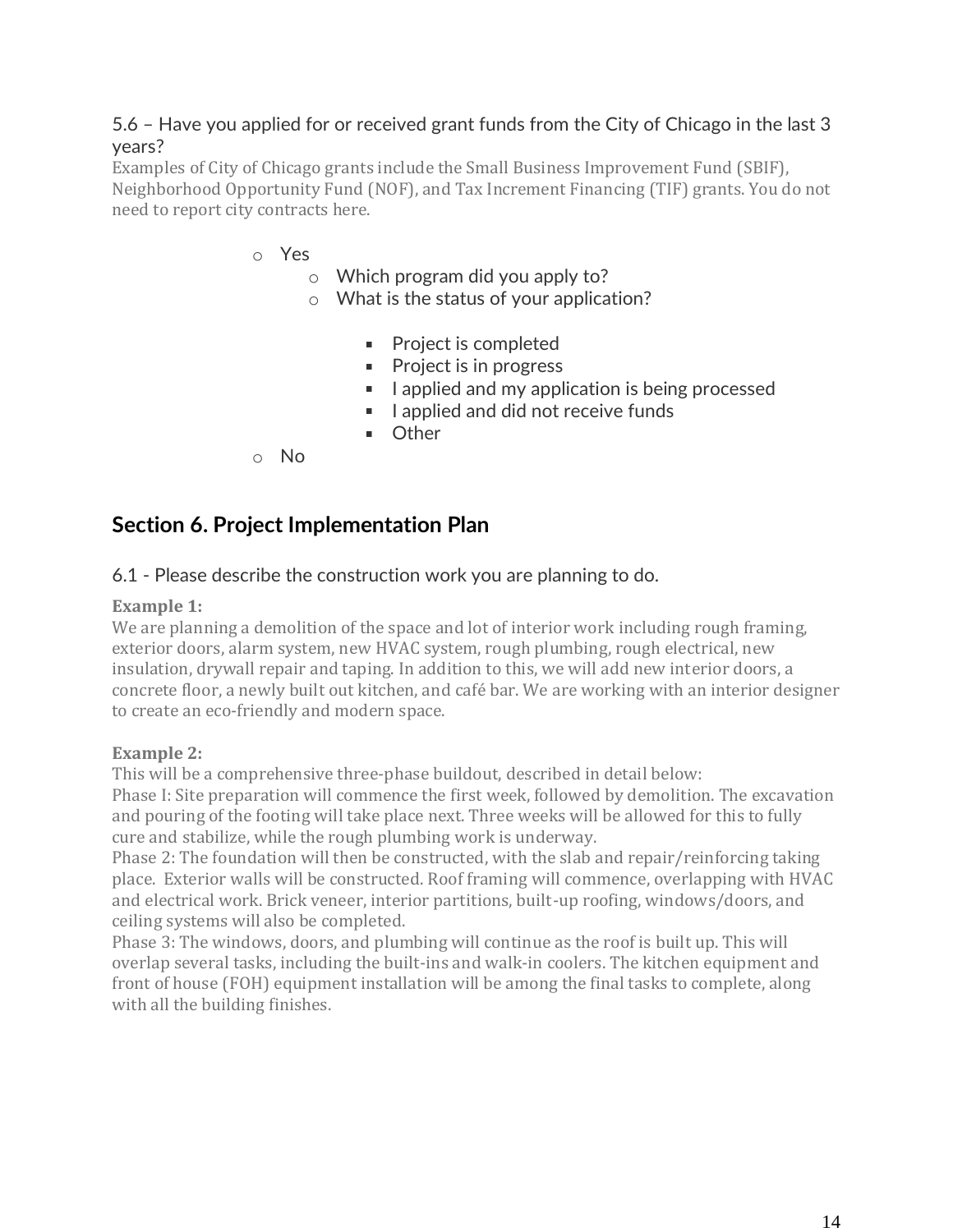6.2 - Are you planning to work with a design professional (licensed architect or interior designer) on this project?

- o Yes, I am working with a design professional.
	- o Please list the name of your architect:
- o Yes, I am planning to work with a design professional
	- o Do you need assistance in identifying a design professional?
		- Yes
		- $N<sub>0</sub>$
- o No, I am not planning to work with a design professional.

#### 6.5 – How are you approaching the design or "visual appeal" of your business and why? Please address one or more of the Department of Planning and Development (DPD) Design Excellence principles listed in the instructions below. (Limit 500 words)

This program has adopted new Design Excellence guidelines to celebrate and enhance Chicago's unique architectural and urban design legacy. You can read more about the guidelines here: https://www.chicago.gov/city/en/depts/dcd/supp\_info/designexcellence.html

DPD's Design Excellence principles include commitments to:

- 1. **Equity & Inclusion:** Achieving fair treatment, targeted support, and prosperity for all citizens
- 2. **Innovation:** Implementing creative approaches to design and problem solving
- 3. **Sense of Place:** Celebrating and strengthening the culture of our communities
- 4. **Sustainability:** Committing to environmental, cultural, and financial longevity
- 5. **Communication:** Fostering design appreciation and responding to community needs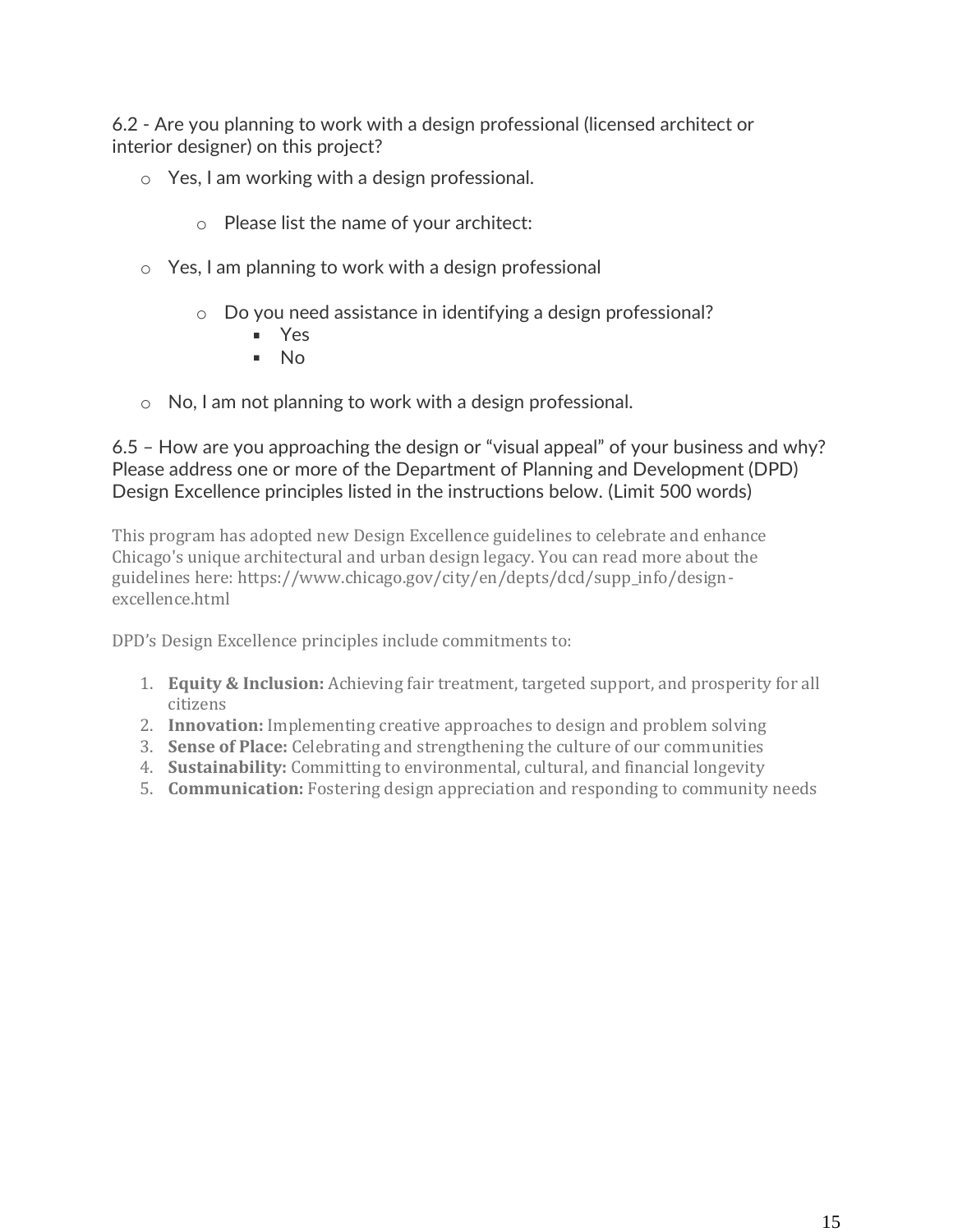## 6.6 - Construction Plan

Please identify the current status for each of the construction project steps. Options are: COMPLETED, PENDING, NOT STARTED, or NOT APPLICABLE.

|                            | Please enter the Status as one of | Please provide anticipated start |                   |
|----------------------------|-----------------------------------|----------------------------------|-------------------|
|                            | the following: completed,         | or end dates for any row         |                   |
|                            | pending, not started, or N/A      | identified as "pending" or "not  |                   |
|                            |                                   | started"                         |                   |
|                            | <b>Status</b>                     | <b>Starting Month/Year</b>       | Ending Month/Year |
| Concept/Visioning          |                                   |                                  |                   |
| <b>Business Needs</b>      |                                   |                                  |                   |
| Assessment                 |                                   |                                  |                   |
| <b>Project Feasibility</b> |                                   |                                  |                   |
| Financing                  |                                   |                                  |                   |
| Pre-Development            |                                   |                                  |                   |
| Site Acquisition           |                                   |                                  |                   |
| Pre-Design                 |                                   |                                  |                   |
| <b>Schematic Design</b>    |                                   |                                  |                   |
| Design                     |                                   |                                  |                   |
| Development                |                                   |                                  |                   |
| Construction               |                                   |                                  |                   |
| Documentation              |                                   |                                  |                   |
| <b>Bid Letting</b>         |                                   |                                  |                   |
| Permitting                 |                                   |                                  |                   |
| Construction               |                                   |                                  |                   |
| <b>Ground Breaking</b>     |                                   |                                  |                   |
| Rough Inspections          |                                   |                                  |                   |
| Final Inspections          |                                   |                                  |                   |
| Construction               |                                   |                                  |                   |
| Close Out                  |                                   |                                  |                   |
| <b>Business</b>            |                                   |                                  |                   |
| Operations                 |                                   |                                  |                   |
| Inventory & Staff          |                                   |                                  |                   |
| Training                   |                                   |                                  |                   |
| <b>Grand Opening</b>       |                                   |                                  |                   |
|                            |                                   |                                  |                   |